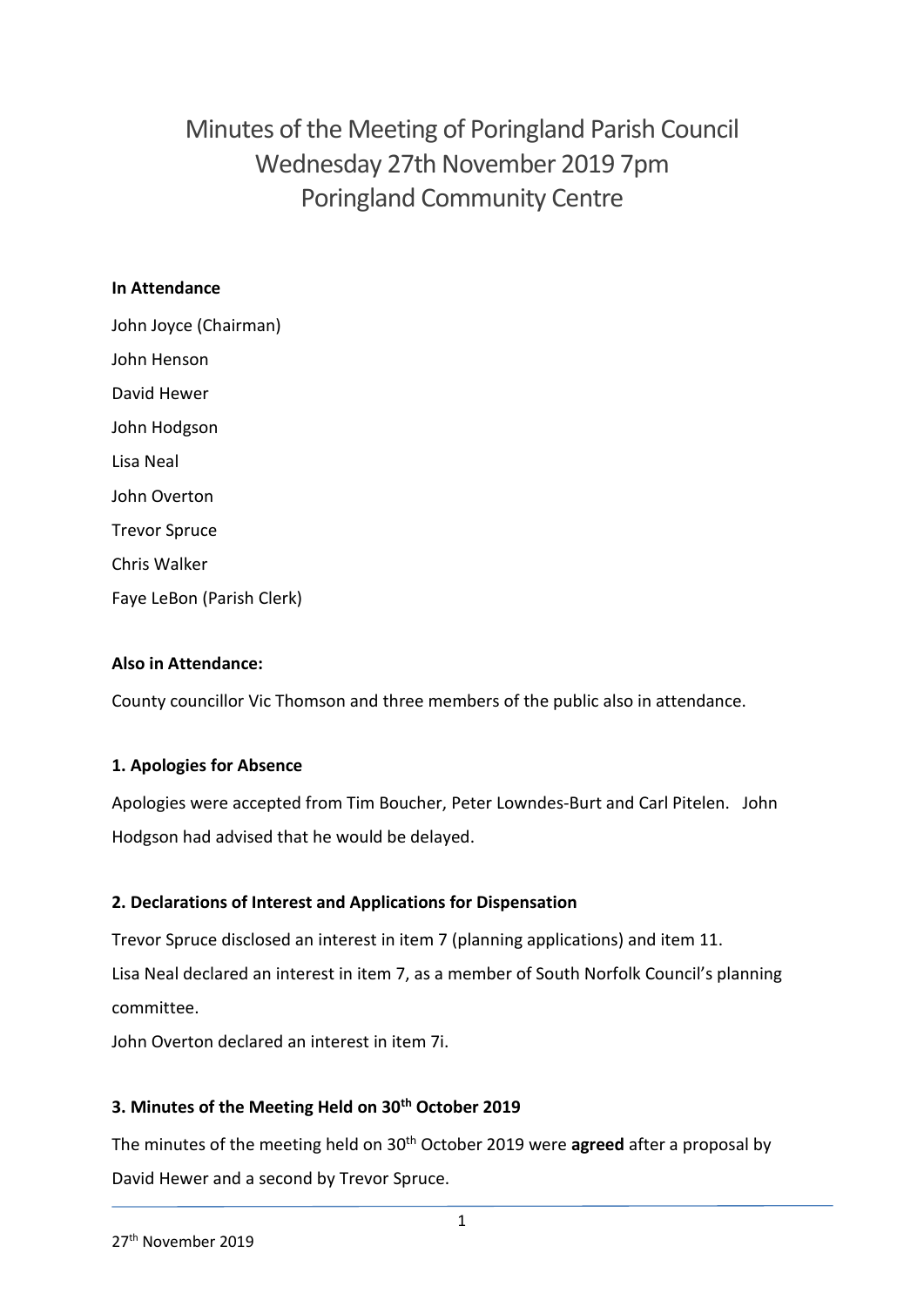# **4. Matters Arising, Including Clerk's Report**

## Bus Stop at Hardley Road

This project has been approved by Norfolk County Council. The installation work has been contracted to Norse where there appears to be a delay. Norfolk County Council has chased Norse.

#### Pond Maintenance

An updated street cleaning programme has been requested from South Norfolk Council. The Conservation Volunteers did half a day onsite at the Leisure Garden pond on 2nd October, which has added extra value to the contracted works. A specification for the extra pond maintenance works at the community centre pond has sent out, the quotes for which will be discussed as an agenda item.

#### Primary School Places

Norfolk County Council is in the process of reviewing sites put forward for a prospective new school. Norfolk County Council has not yet made these sites available in the public domain.

#### Funding for Permissive Pathways at High Ash Farm

The Rural Payments Agency has responded to the Parish Council Freedom of Information request, advising that there are 2,694.48km of permissive paths in the UK, of which 283.62km are in Norfolk. These are at risk with the expiration of the government funding agreements. This information is to be worked into the proposed letter to the MP for South Norfolk when the new government is formed. This is to be considered by the Strategic Six group.

#### Fire Risk Assessment

A repair has been made to the kitchen fire door. A specification has been drafted for the creation of the new bin storage area and the quotes for this will be discussed as an agenda item.

#### Police Shed

The Police and Crime Commissioners Office has been chased for a response to the Parish Council's offer to purchase the police shed to enable additional storage at the community centre. A quote has been sought to extend the storage area of this building.

## Telephone Box

Men's Shed is now in possession of all the relevant materials for the refurbishment of the telephone box. This will be completed when resources allow.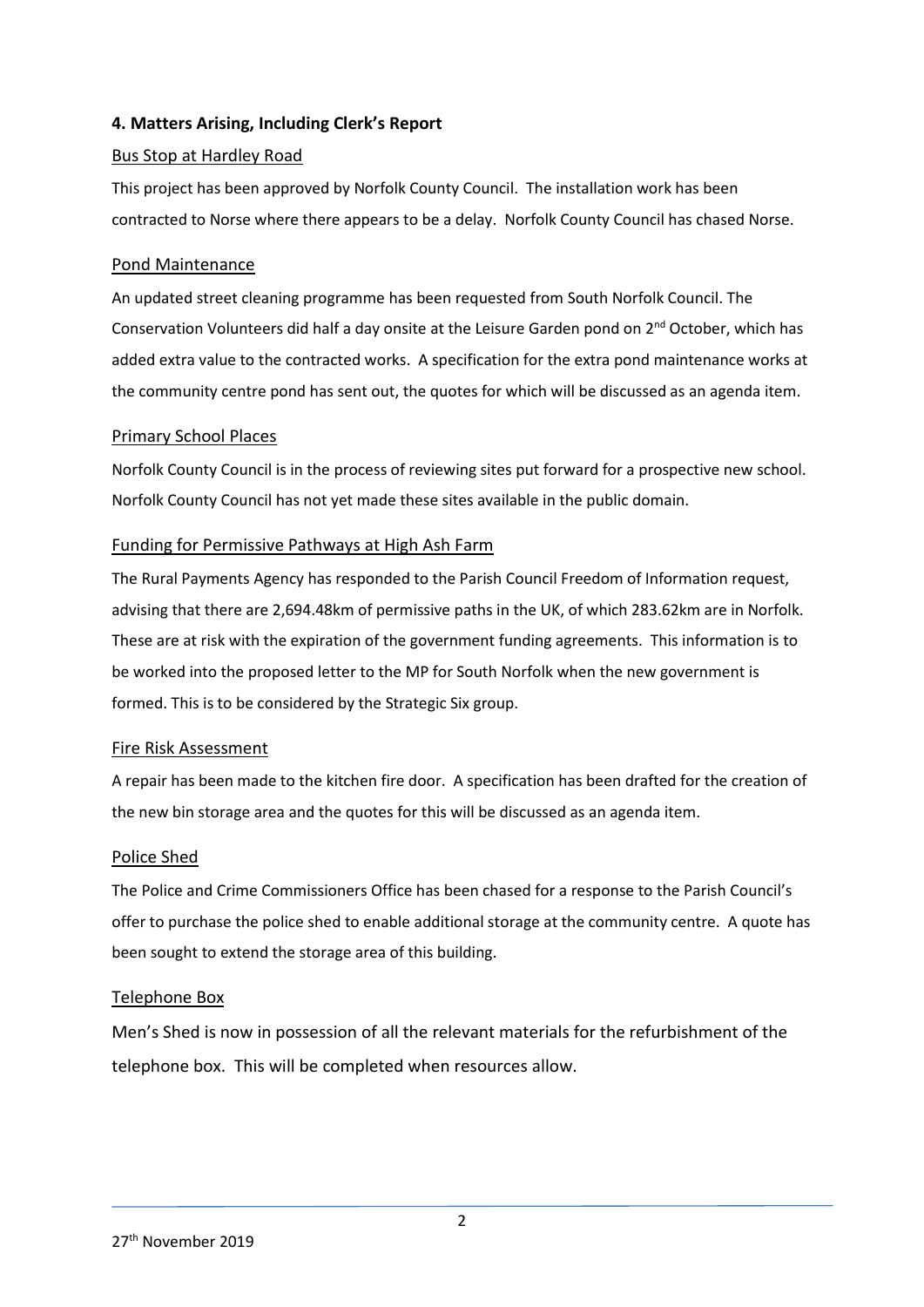## Improved Recycling Facilities

Applications have been put in to Terracycle to be a partner in the programmes for recycling baby food pouches and also plastic can holders. The plastic can holder account has been opened and can now start being promoted.

#### Insurance Claim

The installation of the new play equipment has been completed. The invoices for the final part of the claim (heras fencing) have been sent to the insurance company.

#### Flooding on Boundary Way

Norfolk Homes, whilst advising that this is not their land, have cleared the culvert as a gesture of goodwill. Upon further investigation, there appears to be a blockage between the inspection chamber on one of the Boundary Way properties and the culvert. This appears to have been caused by trees from a residential property. The householder has been advised.

#### Cyber Security

The Parish Council's web hosting company has confirmed that the government domain name service will allow the Parish Council to purchase the poringland-pc domain name. Once this has been confirmed, and email address for Cllr Lowndes-Burt will be set up on this domain name and trialled. The website will stay on the existing domain for the time being, with a pointer from the new domain name to the site.

## Ditch Clearance

Contractors have been met onsite for clearance of the ditch to the west of the playing field. Quotes are expected in due course.

## *John Hodgson entered the meeting*

## **5. Report from the Chairman**

John Joyce reported that nearly £3,200 was raised by the Royal British Legion in the recent poppy appeal. The thanks of the Parish Council are to be passed on the local co-ordinator for her work *[Clerk to action].*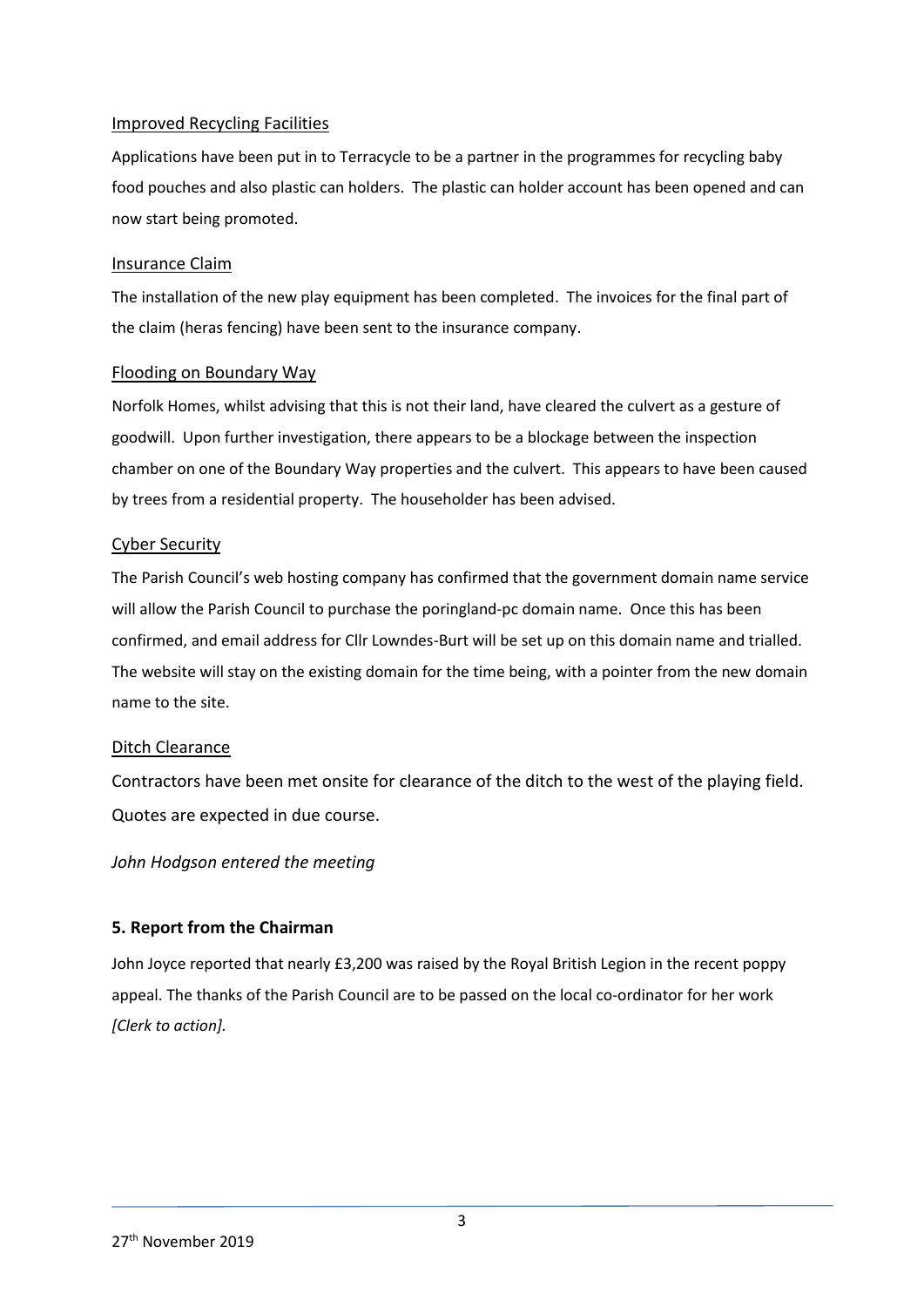# **6. Adjournment for Public Participation, District and County Councillors, and Councillors with any Pecuniary Interests**

Standing orders were suspended after a proposal from John Henson and a second from David Hewer.

# District Council Report

Cllr Overton reported that the Business Awards, being run jointly with Broadland Council, are now open for nominations.

The Community Action Fund grants have been re-opened as there remains an underspend. There is a maximum of £15,000 which can be applied for. There also remains a small amount in the Members' Grant fund, but this must be applied for by 31<sup>st</sup> December.

He attended the formal opening of The Nook, and had also attended a meeting of the Police and Crime Commissioner, where County Lines was discussed. He also took the opportunity to clarify the police enforcement of 20mph limits, and has forwarded this information to the Clerk.

Subject to Cabinet approval, South Norfolk Council will be taking over the running of Framingham Earl Sports Centre for a five year period, with the intentions of improving its financial viability.

# County Council Report

Cllr Thomson reported that the gritting lorries had already been active in Norfolk, and provided the gritting routes for the village and the location of the grit bins. He urged the Parish Council to check that all the git bins are in place and that they are full.

He raised the 'Drive to Arrive' campaign, with recent accidents on Long Road, he urged people to drive to the road and weather conditions. Any pot holes or other faults with the road or public rights of way should be logged via Norfolk County Council's website.

Norfolk County Council is also supporting the local campaign to encourage all eligible people to have flu jabs, and also the 'Norfolk Winter' campaign to help keep people healthy during the winter months.

The Christmas events being run at Norfolk County Council museums were listed, and grants available to commemorate the end of the second world war were raised.

# Public Participation

A member of the public raised concerns about the proposed office block under Phase 3 of Rosebery Park, feeling that it was quite imposing for its location. They also felt that there would be light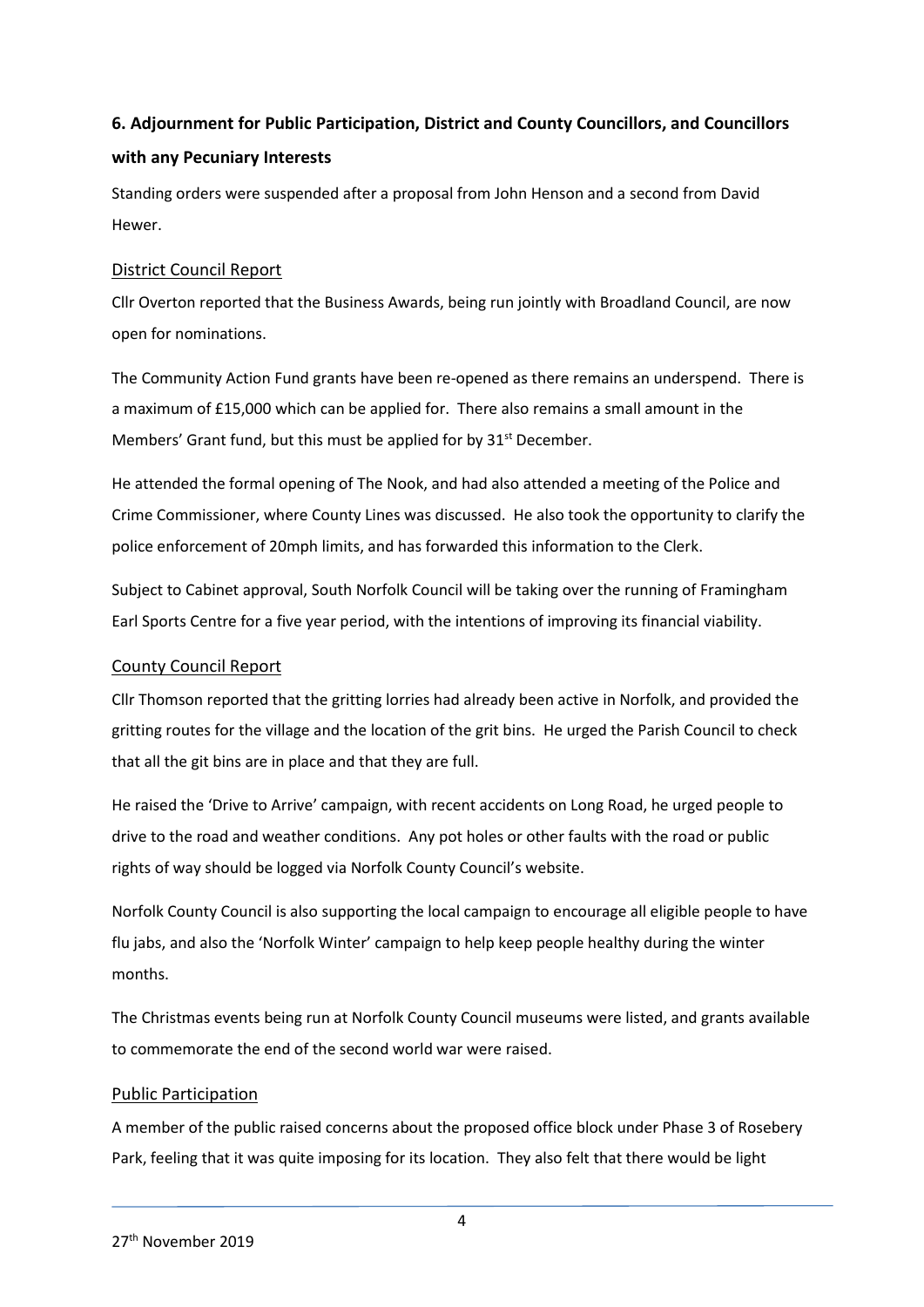pollution from the development which would affect Landsdowne Drive and Mentmore Way. They felt that an office development would be better suited to Carr Lane, as the overspill vehicles from the current office development are already spreading into the residential area.

A member of the public felt that the current office block is visually overbearing from a landscaping perspective. A new office block will emphasise this.

A member of the public queried the speed restrictor signs outside the Milestones development, and whether these would be moved closer to Norwich. Cllr Thomson confirmed that they would be.

*Lisa Neal, John Overton and Trevor Spruce Left the Meeting Due to Declared Interests*

# **7. Planning**

# a. To Consider Applications Received

*i. 2019/2209 – Land North of Shotesham Road (Phase 3) Erection of 15no. dwellings and office accommodation, with associated access, parking and play space provision.* John Henson presented this application to the meeting.

Concerns were raised about the percolation tests in that they were not successful. There was also no mention of the application being in compliance with the Poringland Integrated Drainage Study. The dwellings were also noted as being rather bland.

Although elevation drawings were provided for the offices and the dwellings separately, there was no full site elevation so the impact of the office block on the dwellings could not be established.

Discussions occurred about how many car parking spaces were within the existing development, and how many extra were proposed.

John Henson proposed that the application be recommended for refusal based upon inadequate car parking for the office accommodation, inadequate detail on the drainage scheme and there being no detail on the elevation relationship between the commercial building and the dwellings. This was seconded by David Hewer and carried. *[Clerk to respond to South Norfolk Council]*

*John Overton Re-joined the Meeting*

5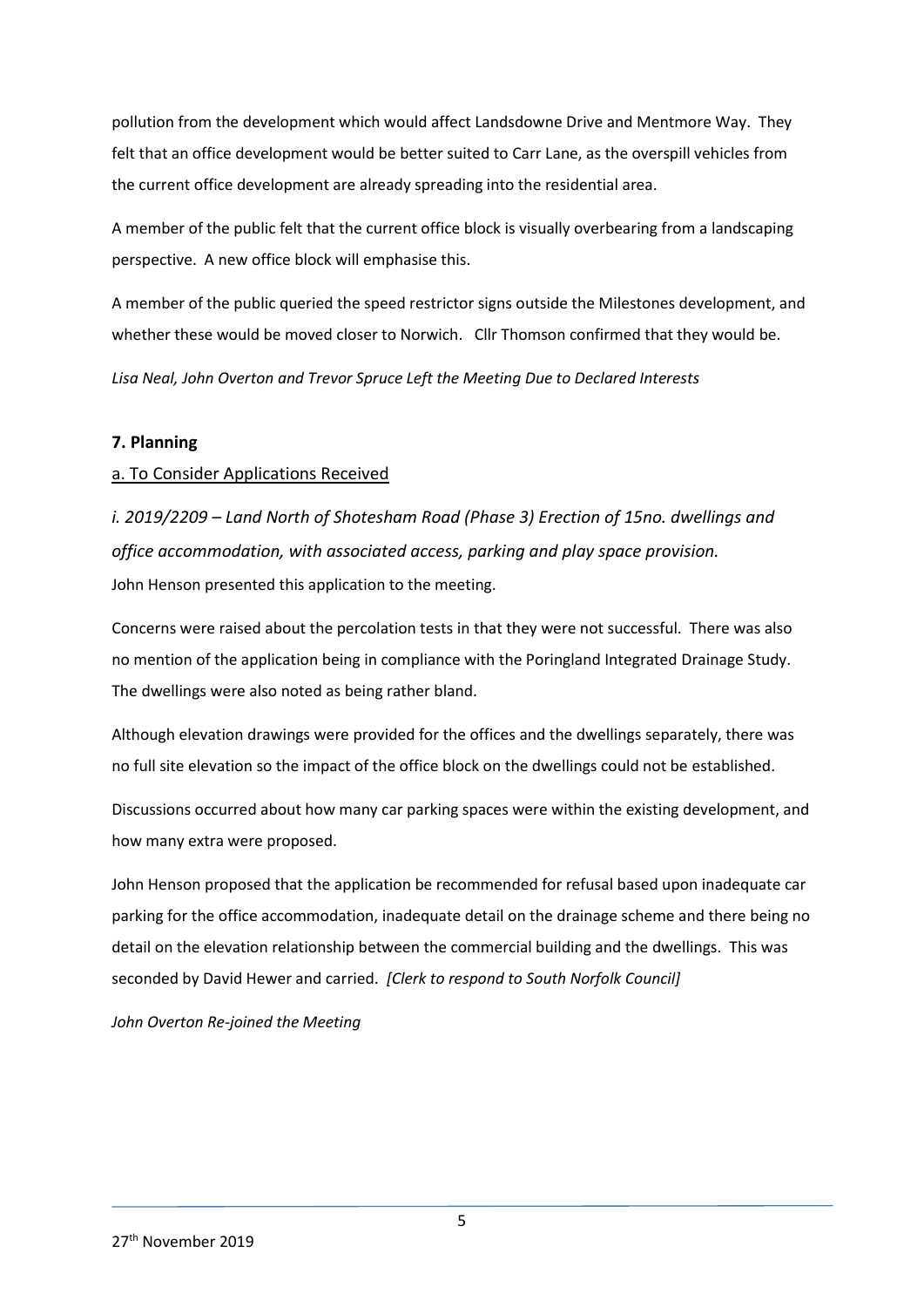# *ii. 2019/2243 –Evangelical Free Church – Carr Lane – Retrospective Application to Amend Garage Design*

Chris Walker presented this application to the meeting. He proposed that the Parish Council provide no comment on this application, seconded by John Henson and carried. *[Clerk to respond to South Norfolk Council]*

*Lisa Neal and Trevor Spruce Re-joined the Meeting* 

# b. To Note Planning Decisions

i.2019/1694 – Land North of Stoke Road – T1 Oak – Crown Lift over footpath to 3m and 5.5m over highway and remove deadwood and remove ivy. **APPROVAL WITH CONDITIONS**

ii.2019/1750 – Land off Mill Close – Erection of Bungalow **APPROVAL WITH CONDITIONS**

iii.2019/1851 – 1 Sunnyside Avenue – Proposed flat roof dormer to the rear and two pitched roof dormers to the front elevation with an infill extension. **APPROVAL WITH CONDITIONS**

# **8. Correspondence and Consultations**

# a) To Consider Response to Norfolk County Council's Budget Consultation

Chris Walker proposed that the Parish Council should support at 1.99% increase in council tax in 2020/2021. Seconded by John Hodgson and carried. *[Clerk to respond to Norfolk County Council]*

## b) To Agree Questions for A146/B1332 Survey

The questions about stacking on the A146/B1332 junction were agreed, however it was felt that an extra question was required to make the questionnaire more relevant to usage. It was also agreed that the introduction should be expanded to improve clarity.

John Henson proposed that, subject to these amendments, the survey should go ahead online, with paper copies available for those who require them. Seconded by Chris Walker and carried. *[Clerk to action]*

## **9. Finance**

a) To Receive Receipts, Payments and Bank Reconciliation for October 2019 The receipts, payments and bank reconciliation for October 2019 were noted by council.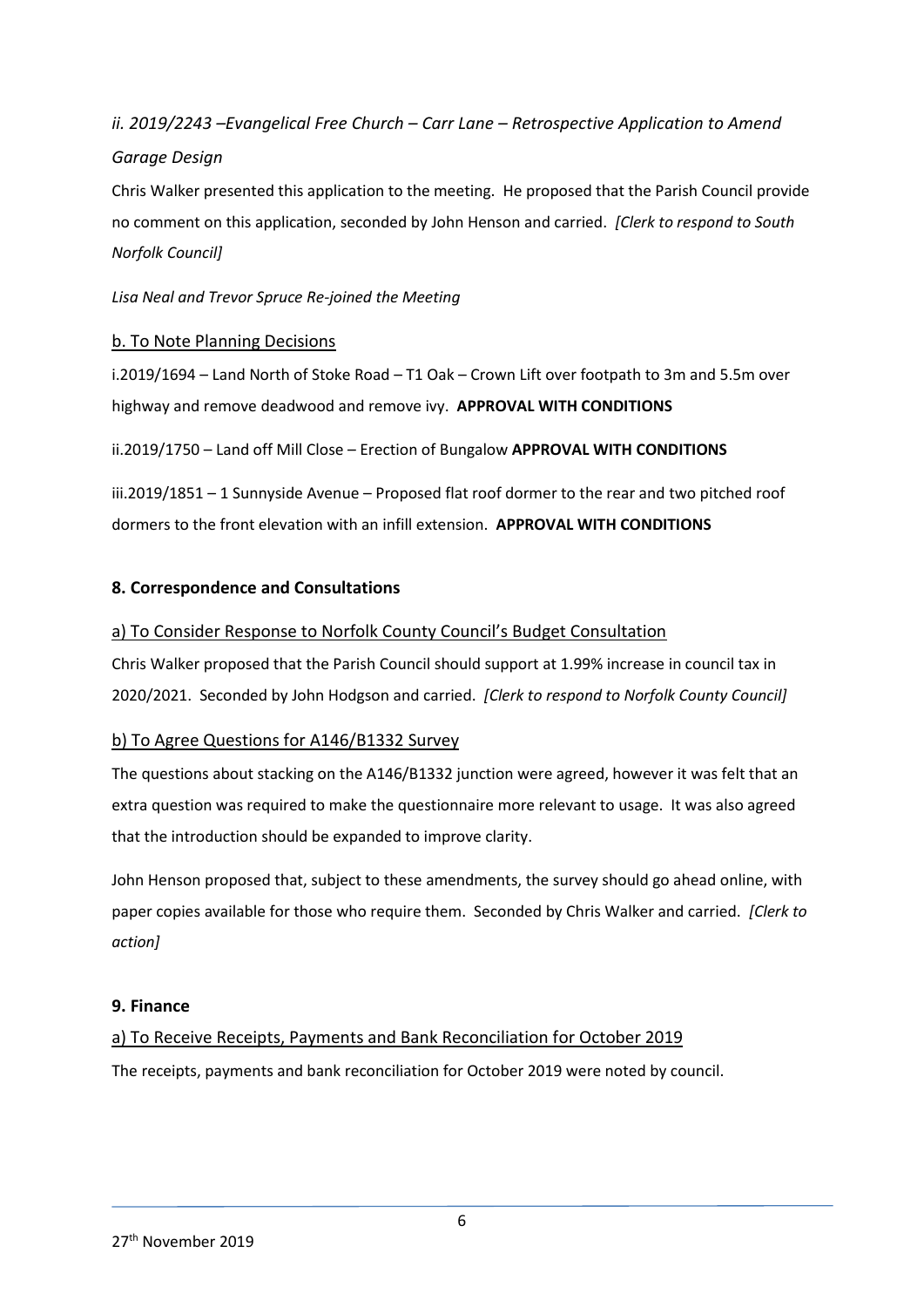# b) Accounts for Payment

# *i) To Agree Accounts for Payment*

Chris Walker queried the items that made up the payment of £1,391.71 to Barclaycard. The clerk advised this was primarily for bar stock (1,033.21) with the remaining £358.50 between split between community centre event expenditure, training and materials for repairs.

John Henson proposed that the following accounts for payment be accepted, seconded by Chris Walker and carried.

| Payee                       | <b>Description</b>                    | <b>Amount</b> |
|-----------------------------|---------------------------------------|---------------|
|                             | <b>Staff Salaries</b>                 | £6,742.82     |
| <b>HMRC</b>                 | <b>PAYE &amp; NIC</b>                 | £2,155.79     |
| <b>Norfolk Pension Fund</b> | <b>Pension Contributions</b>          | £2,353.61     |
| Microshade                  | <b>Hosted IT</b>                      | £241.20       |
| <b>BT</b>                   | Telephone and Broadband               | £80.03        |
| Norfolk Copiers             | <b>Copier Printing</b>                | £66.45        |
| Ian Smith Group             | Stationery                            | £45.96        |
| <b>Hussey Knights</b>       | <b>General Printing</b>               | £42.00        |
| <b>Hollinger Print</b>      | <b>Newsletter Printing</b>            | £145.00       |
| <b>Total Gas and Power</b>  | Electricity                           | £989.97       |
| <b>ESPO</b>                 | Gas                                   | £144.28       |
| World Pay                   | <b>Card Charges</b>                   | £7.33         |
| <b>Hugh Crane</b>           | <b>Cleaning Consumables</b>           | £167.69       |
| Groundhog                   | Repair of Fire Door                   | £60.00        |
| Name Withheld               | Refund of Pitch Hire                  | £10.00        |
| <b>Trowse Netball Club</b>  | <b>Refund of Hire</b>                 | £26.00        |
| Norfolk Plumbing            | Installation of Outside Tap           | £240.00       |
| PPL / PRS                   | Licensing                             | £1,527.46     |
| <b>Total Gas and Power</b>  | Electricity                           | £160.80       |
| S. Raney Tree Services      | <b>Remove Poisoned Tree</b>           | £275.00       |
| Cardiac Science             | Order of 2no. Defibs + Equipment      | £4,832.40     |
| <b>Cawston Band</b>         | <b>Brass Band for Christmas Event</b> | £150.00       |
| Dereham Direct Packaging    | <b>Heat Resistant Cups</b>            | £50.23        |
| Veolia                      | <b>Waste Removal</b>                  | £101.36       |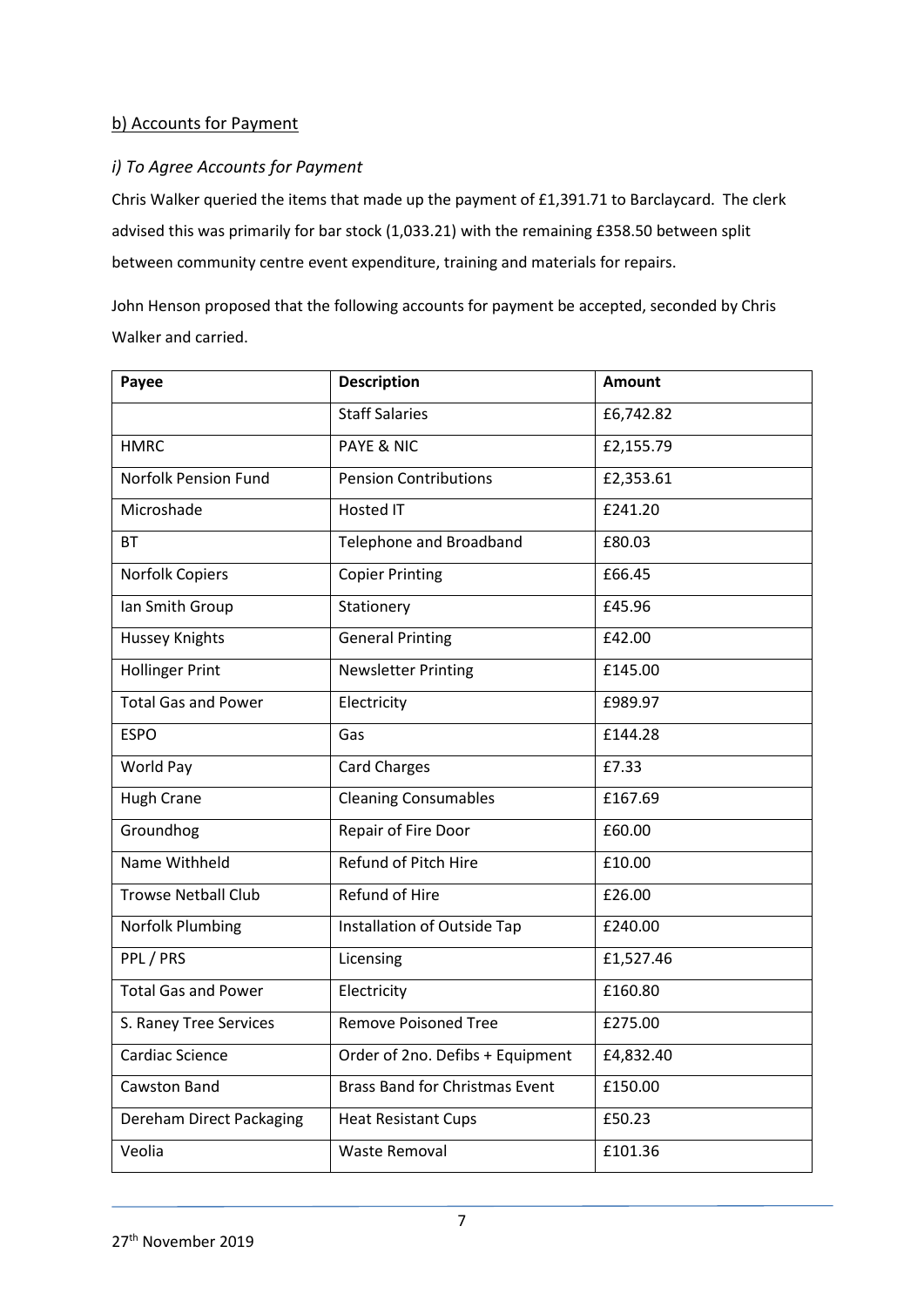| Payee                          | <b>Description</b>               | <b>Amount</b> |
|--------------------------------|----------------------------------|---------------|
| Garden Guardian                | <b>Grounds Maintenance</b>       | £782.27       |
| Vortex                         | <b>Grounds Maintenance</b>       | £519.99       |
| Barclaycard                    | Telephone/Bar/Maintenance/Event  | £1,391.71     |
|                                | Expenditure                      |               |
| <b>Trade UK</b>                | Pressure Washer                  | £284.99       |
| Name Withheld                  | Refund on Indoor Car Boot        | £14.00        |
| <b>RWB Electrical Svs</b>      | <b>External Socket</b>           | £230.00       |
| <b>JML Refrigeration</b>       | Servicing of Refrigeration Units | £171.60       |
| Mr J Everett                   | <b>Christmas Tree</b>            | £40.00        |
| <b>Business Web Page</b>       | New domain set up                | £194.00       |
| Welcome Home and               | Funds paid to incorrect account  | £345.00       |
| <b>Memorial Playing Fields</b> |                                  |               |
| Trust                          |                                  |               |
| R. McCarthy                    | Petty Cash Top Up                | £56.62        |
| <b>J&amp;A Saunders</b>        | <b>Window Cleaning</b>           | £140.00       |
|                                |                                  | £24,785.56    |

## *Trevor Spruce Left the Meeting*

# *ii) To Agree Accounts for Payment (Councillors with Pecuniary Interests)*

John Henson proposed that the following account for payment be accepted, seconded by Chris Walker and carried.

| Payee             | <b>Description</b>                     | Amount    |
|-------------------|----------------------------------------|-----------|
| Spruce Landscapes | <b>Grounds Maintenance and Repairs</b> | £1,109.40 |
|                   |                                        | £1,109.40 |

*Trevor Spruce Re-joined the Meeting*

## **10. To Consider Purchase of Additional Defibrillator Cabinet**

John Hodgson provided an update on the defibrillator project. He further advised that he had been in contact with Poringland Wanderers FC about the defibrillator located in the pavilion. This is currently in the ownership of the football club, and is only accessible when the pavilion is open. The Football Club is happy for the Parish Council to take ownership of the defibrillator, on the provision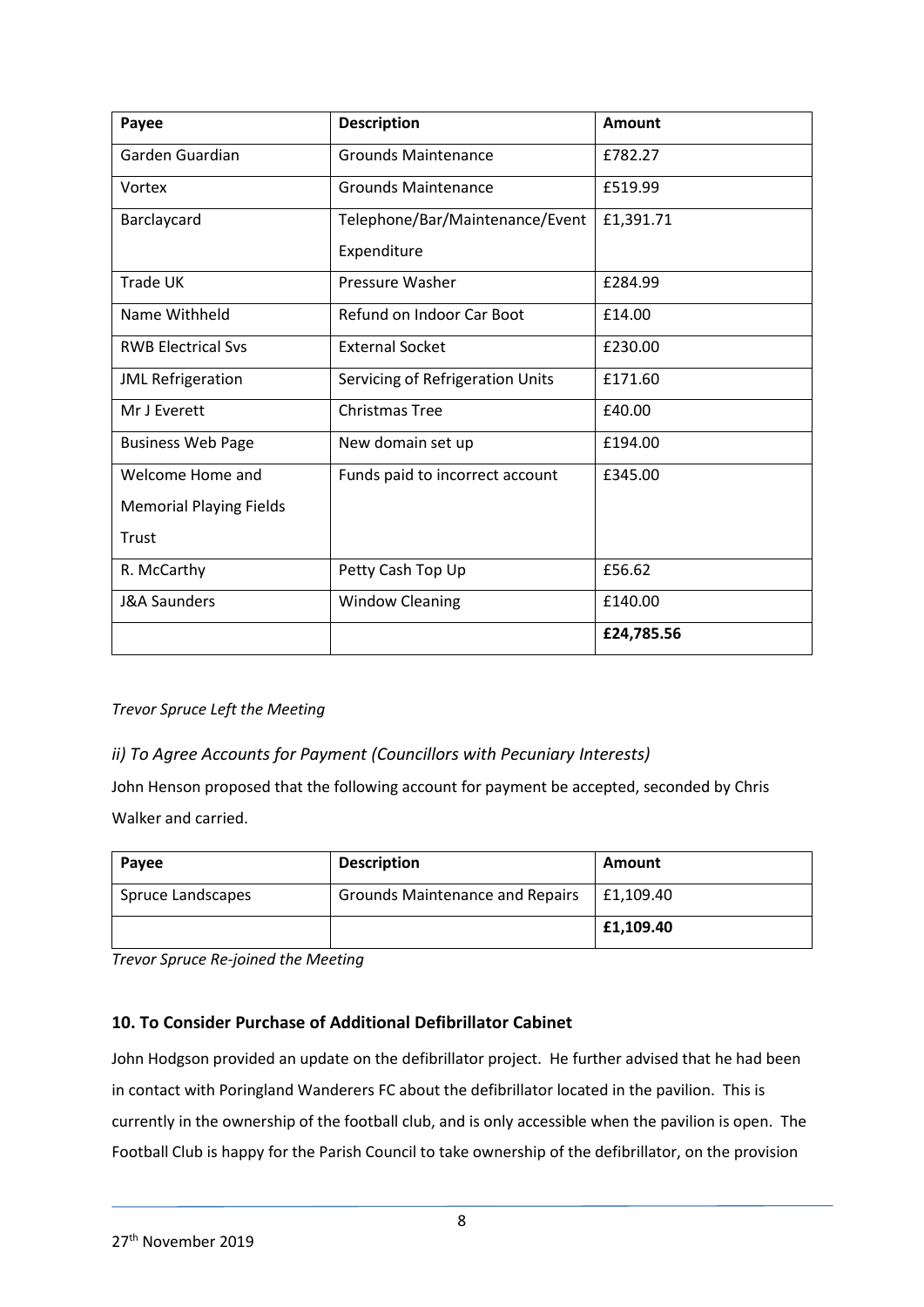that it is accessible for everyone. To do this, an additional cabinet would be required to house the defibrillator on the side of the pavilion.

John Hodgson proposed that the Parish Council adopt the defibrillator located at the pavilion, and purchase an additional cabinet for it to be housed. Seconded by Chris Walker and carried.

John Joyce thanked John Hodgson for his work on this project.

*Trevor Spruce Left the Meeting*

## **11. Improvements to Village Assets**

## a) To Consider Quotations for Improved Drainage System at the Playing Field

The scheme presented was an extension to the existing land drainage scheme. Alternatives to the proposed scheme were discussed. These included an extension to the pathway so that the play park can be accessed via drier ground, a new access to the play park closer to the bowling green, and raising the pathway. Concerns were raised about the discharge of the surface water into the ditch.

Lisa Neal proposed that the clerk seek professional advice on this matter and then bring the scheme back to council. Seconded by Chris Walker and carried. *[Clerk to action]*

## *Vic Thomson Left the Meeting*

## b) To Consider Quotations for Bin Storage Area at Community Centre

This proposal would remove the bins from being stored next to the community centre, and therefore would complete one of the recommendations of the fire risk assessment.

John Henson proposed that the quote of £1,100 from Spruce Landscapes to be accepted to complete this work. The clerk is also to be given discretion to negotiate an extension of the concrete towards the road, so as to ensure that the grass is not damaged when the bins are moved. This was seconded by John Hodgson and carried.

## c) To Consider Quotations for Extra Pond Maintenance at the Community Centre

This proposal would see the trees around the pond tidied and some of the brambles removed. Quotes were considered and the quote of £1,100 from T. Sarginson was agreed to be accepted after a proposal from John Henson and a second from Chris Walker.

*Trevor Spruce Re-joined the Meeting*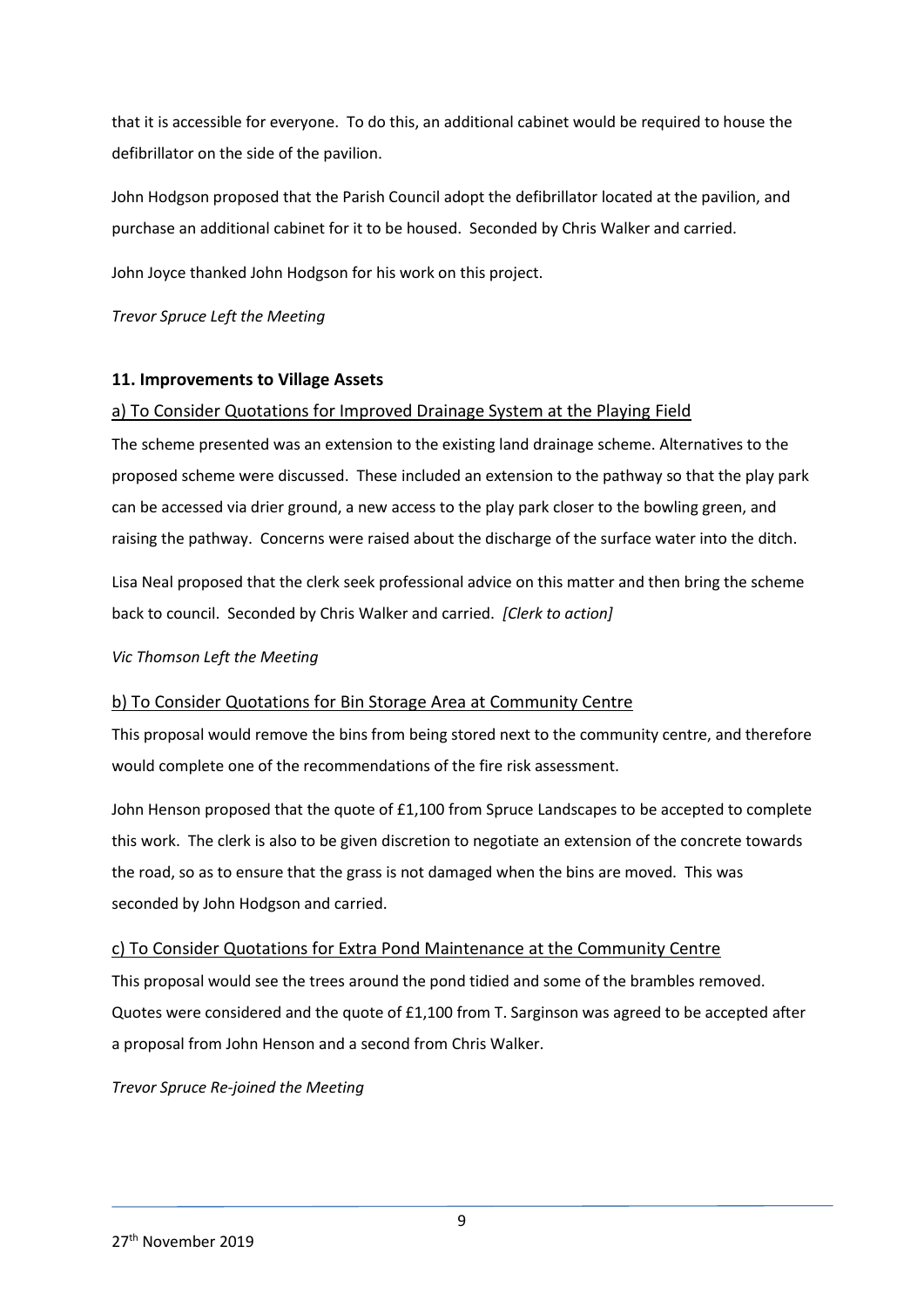# **12. Committee and Advisory Group Reports and Recommendations**

## a) Neighbourhood Plan Committee

The results of the independent examination are imminent. South Norfolk Council has been in contact with the examiner, providing extra documentation as requested. However, they have not been advised of the date of publication of the examiner's findings.

#### b) Finance and Governance Working Group

The Finance and Governance Advisory Group met on  $6<sup>th</sup>$  November. The draft minutes for which were forwarded to members. The tax base will be released to the Parish Council on 6<sup>th</sup> December and the group will meet to finalise the budget on 18<sup>th</sup> December.

#### c) Strategic Working Group

The Strategic Working Group met on the 13<sup>th</sup> November. The following items were discussed that require approval from full council:

- The appointment of Elysian Associates for a partial exemption review of the Parish Council's business and non-business activities. 'For undertaking a 4 year VAT review of the past. Calculating the VAT errors and assisting with the declaration to HMRC. For correcting VAT liabilities going forward and considering options that might make more of the VAT recoverable for the future. We will devise a direct attribution method which will help ensure that the de minimis limits are not exceeded in future years.' The cost of this review is £1650.
- The formation of an 'engagement committee', which would consist of David Hewer, Tim Boucher, Chris Walker, John Hodgson and John Joyce.
- Agree to allow the police to utilise the Parish Council's waste bin, to save on space
- A list of improvements to the exterior of the community centre to be completed this financial year. The items which have an implication for this year's budget are:
	- o Refurbishment of panelling on police side of building
	- $\circ$  Repair loose slabs at the community centre (quote obtained for max £400 ex VAT). It is a maximum quote as it may be less, depending upon what is found beneath the slabs that are making them uneven.
	- o Purchase of jet washer to clean aspects of exterior of building and suitable for use in a public area (quote obtained for £237.50 ex VAT).
	- o Purchase of leaf vacuum suitable for use in a public area (quote of £90 obtained)

These were agreed en bloc after a proposal from David Hewer and a second from Lisa Neal.